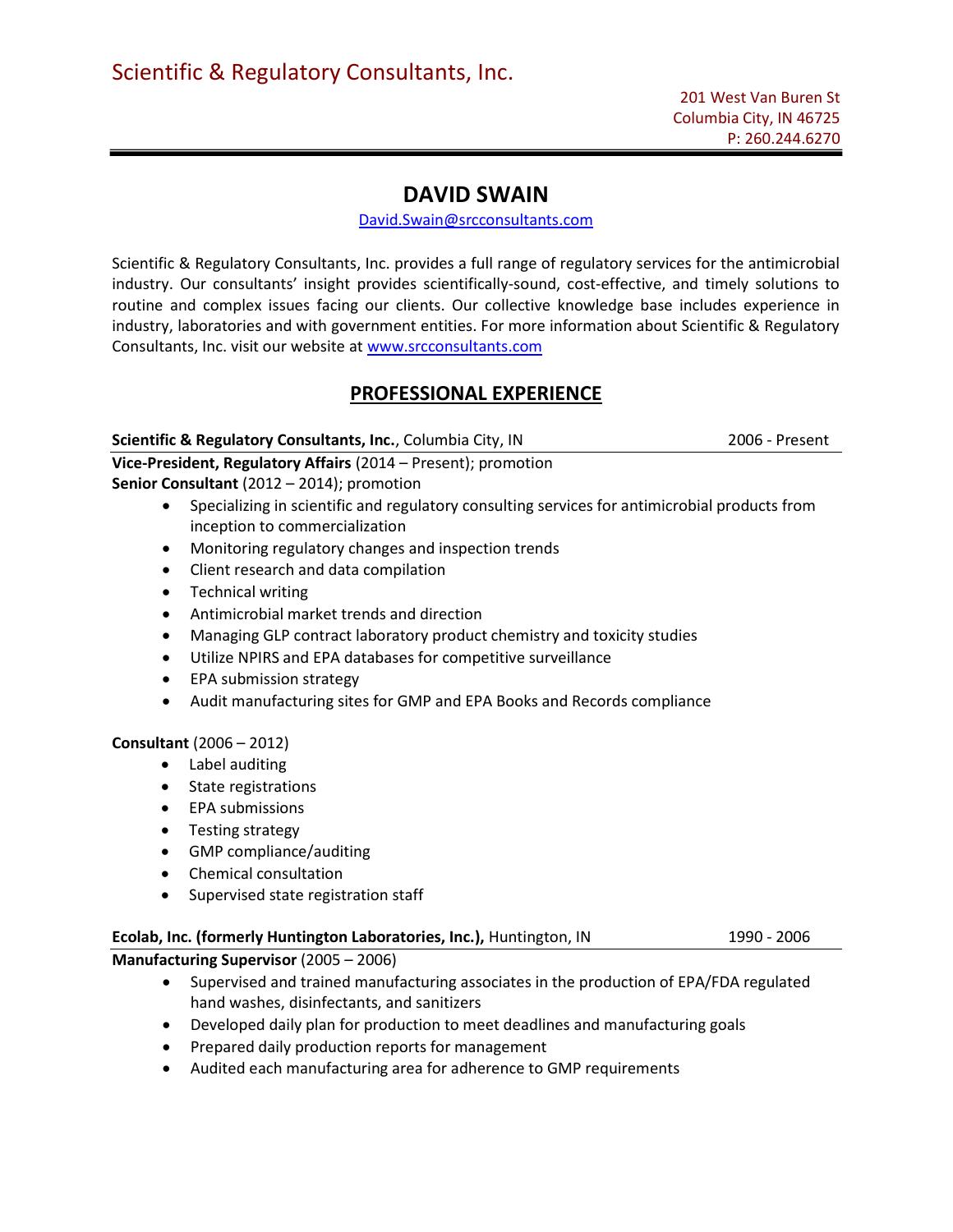## Independent Study Project (2005)

 Researched an HPLC test protocol in conjunction with Huntington University to determine trace acids in lubricants

## Laboratory Technician (1997 – 2005)

- Accountable for testing in-process batches and maintaining FDA/EPA regulated records
- Maintain, write, and audit FDA formulary production records in accordance with Good Manufacturing Practices (GMP)
- Validate laboratory equipment and methods including HPLC and GC
- Troubleshoot, maintain and interface with repair personnel for laboratory instruments including HPLC, GC, and FTIR
- Conduct method development for GC to quantify isopropyl alcohol in surgical scrubs
- Train and document proficiency of new laboratory technicians
- Performed quality control testing of products being manufactured. Tests included active ingredient, specific gravity, pH, viscosity, appearance and workmanship
- Maintained and tested Reverse Osmosis (RO) water system, including USP microbiological testing
- Responsible for maintenance of laboratory supplies inventory and for ordering needed laboratory supplies

## Microbiology Technician (1994 - 1997)

- Responsible for testing, production, and R&D laboratory samples for efficacy and sterility
- Conducted research projects according to approved methods on numerous bacterial strains including:
	- o ASTM E1174 Healthcare Personnel Handwash Testing (HCPHW)
	- o ASTM E1115 Surgical Scrub Testing
	- o AOAC Use-Dilution Testing
	- o Kill Time
	- o USP/CTFA Preservative Testing
- Developed new microbiology methods, including an in-vitro method, to replicate in-vivo handwash testing
- USP sterility testing of water, iodine products, and surgical scrubs

## Order Editing (1993)

Worked with sales force in application of pricing and commissions

## Batch Mixer (1990 - 1992)

 Responsible for production of hand washes, soaps, floor cleaners and strippers in accordance with Good Manufacturing Practices in an EPA/FDA regulated environment

#### Grace Fellowship, Lawton, OK 1985 - 1990

Administrative Assistant and Youth Worker

Coordinated church administration; Youth Ministry assistant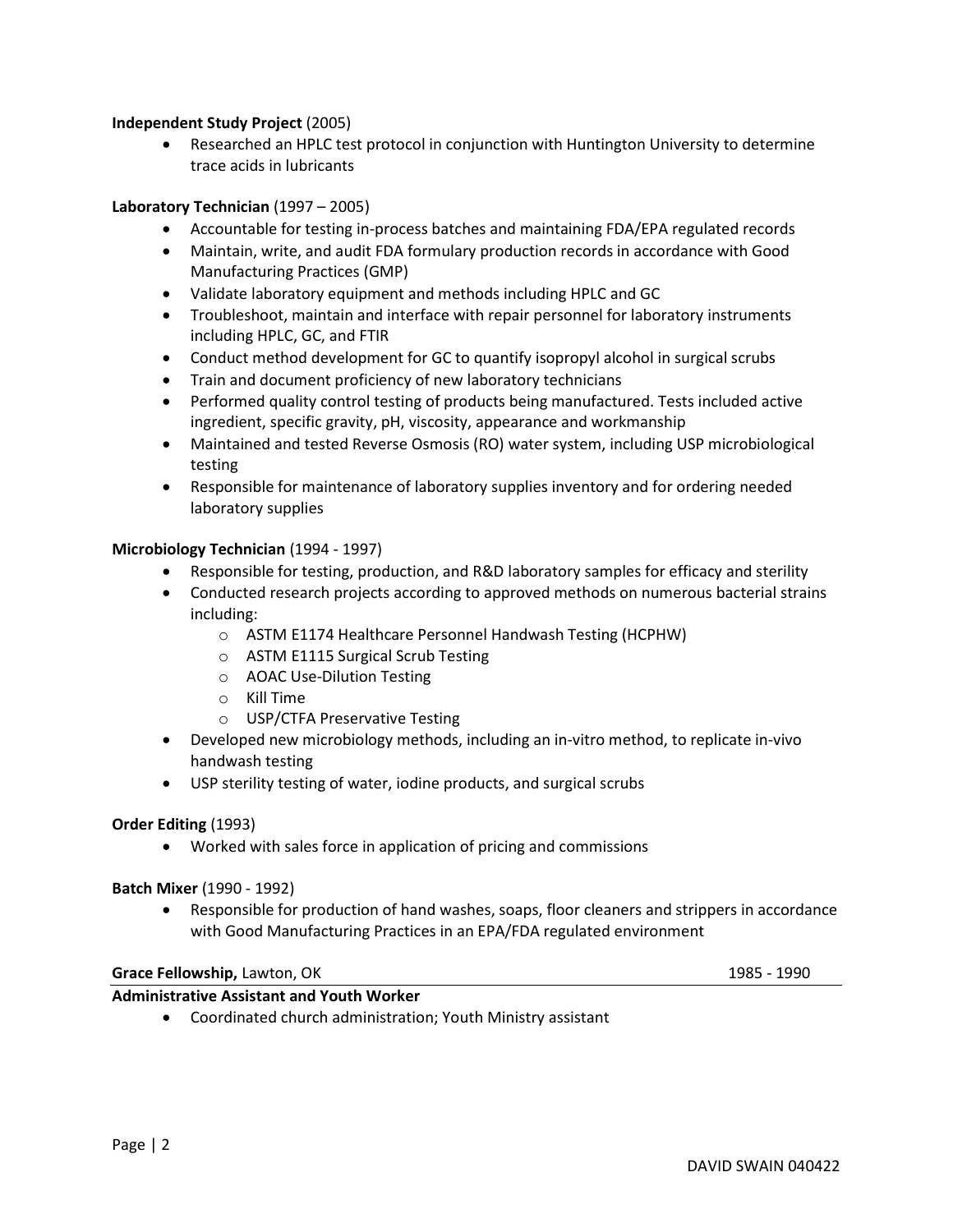## Clerk/Typist and Artilleryman

- Operated various artillery systems; including nuclear missiles
- Maintained Department of Defense documents and ammunition inventories

# EDUCATION

B.S. in Chemistry, Huntington University, Huntington, IN; 2006

## PROFESSIONAL AFFILIATIONS & CERTIFICATIONS

American Chemical Society (ACS)

## CORPORATE PROFESSIONAL AFFILIATIONS

British Chemicals Association (BCA) (Formerly BACS) Center for Biocide Chemistries (CBC) Household & Commercial Products Association (HCPA) International Sanitary Supply Association (ISSA) Personal Care Products Council (PCPC)

## PROFESSIONAL DEVELOPMENT

## U.S. Environmental Protection Agency (EPA)

Antimicrobial Data Requirements 40 CFR Part 158, Subpart W: Introduction and Overview; 07/16 Mammalian Toxicology Data Requirements for Antimicrobial Pesticides; 07/16 Environmental Fate & Transport; 08/16 Antimicrobials Used in Cooling Water Systems; 08/16 eDisclosure: EPA's Plan to Modernize the Implementation of the Audit Policy and the Small Business Compliance Policy; 06/15 Pesticide Inert Ingredient Workshop; 12/14 Practical 21<sup>st</sup> Century Toxicity Methods; 07/13 PPDC PRIA Workgroup; 10/09

## California Department of Pesticide Regulation (CDPR)

CSPA: California Pesticide Regulatory Course 2013 for Consumer Products; 03/13

## U.S. Food and Drug Administration (FDA)

 How to Conduct Effective Quality Audits; 04/17 Regulatory Education for Industry (REdI); Focus on cGMPs & FDA Inspections; 07/15 Food, Drug & Device Facility Inspections: Lessons from FDA, the Minnesota Department of Agriculture, and Industry Teleconference; 11/12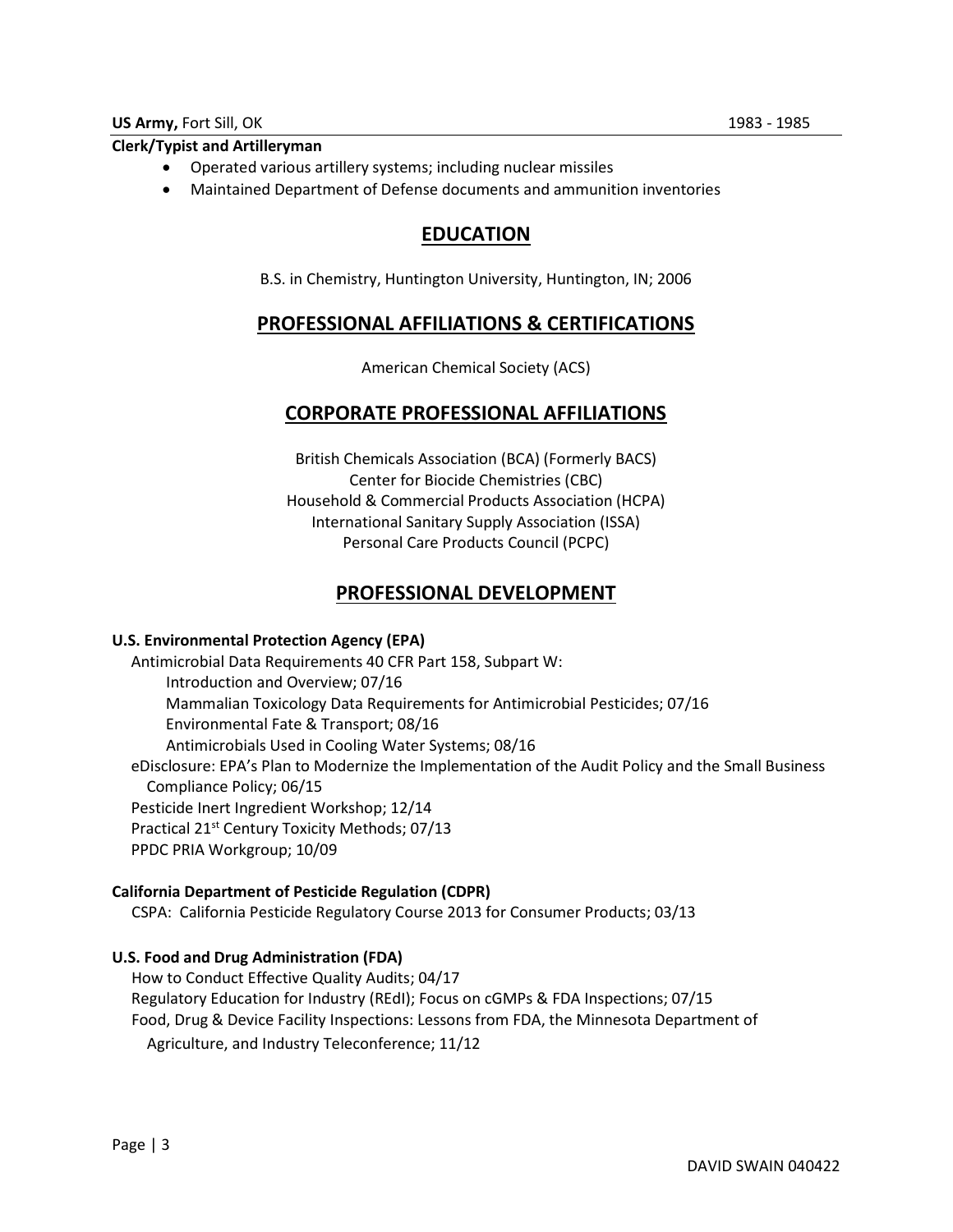### Health Canada Pest Management Regulatory Agency (PMRA)

New Versions of PMRA's On-Line Forms; 07/13 RPC PMRA Notification Non-Notification; 10/12

### American Association of Pesticide Controller Office (AAPCO)

Annual Conference; 03/13

### American Chemistry Council

Biocides USA Conference; 04/16 Biocides Panel Meeting; 09/17, 02/17, 09/16, 01/16, 07/15, 01/15, 09/14, 05/14, 01/14, 09/12, 03/11

#### American Management Association (AMA)

 Mastering Excel PivotTables: How to Crunch the Numbers like an Expert; 01/13 Real Influence: Persuade Without Pushing and Gain without Giving In; 01/13 iPad at Work; Tools for Business Productivity and Time Management; 10/12

#### Association of Textile, Apparel & Materials Professionals (AATCC)

Antibacterial & Odor Control: Marketing and Technology Advancements; 09/15

#### Association for Professionals in Infection Control and Epidemiology (APIC)

Antimicrobial Associated Risk and Clostridium Difficile; 12/08 The Latest from the Centers for Disease Control and Prevention on Clostridium Difficile; 12/08 Clostridium Difficile Prevalence Research Highlights; 12/08

#### British Chemicals Association (BCA) (Formerly BACS)Biocides Forum; 11/09

#### Compliance4All

 Analytical Method Validation Under Good Laboratory Practices – GLP's; 02/18 Excel Spreadsheets – Step by Step Instructions for Compliance; 05/17 21 CFR Part 11 – Compliance for Electronic Records and Signatures; 04/17

#### ChemWatch

Preparing a Biocide Authorization Dossier; 03/15

#### ECG, Inc.

Convince Me: Persuasion and Negotiation Training; 08/18

#### Executive Conferences

Validation and Performance Testing of Antimicrobial Technologies; 06/09

#### FDA News

Preparing for an FDA Preapproval Inspection: 11/16 Spreadsheet Validation 2016; Tools and techniques to Meet FDA Requirements

#### FDA Strategies, LLC.

FDA's Current Priorities; 08/13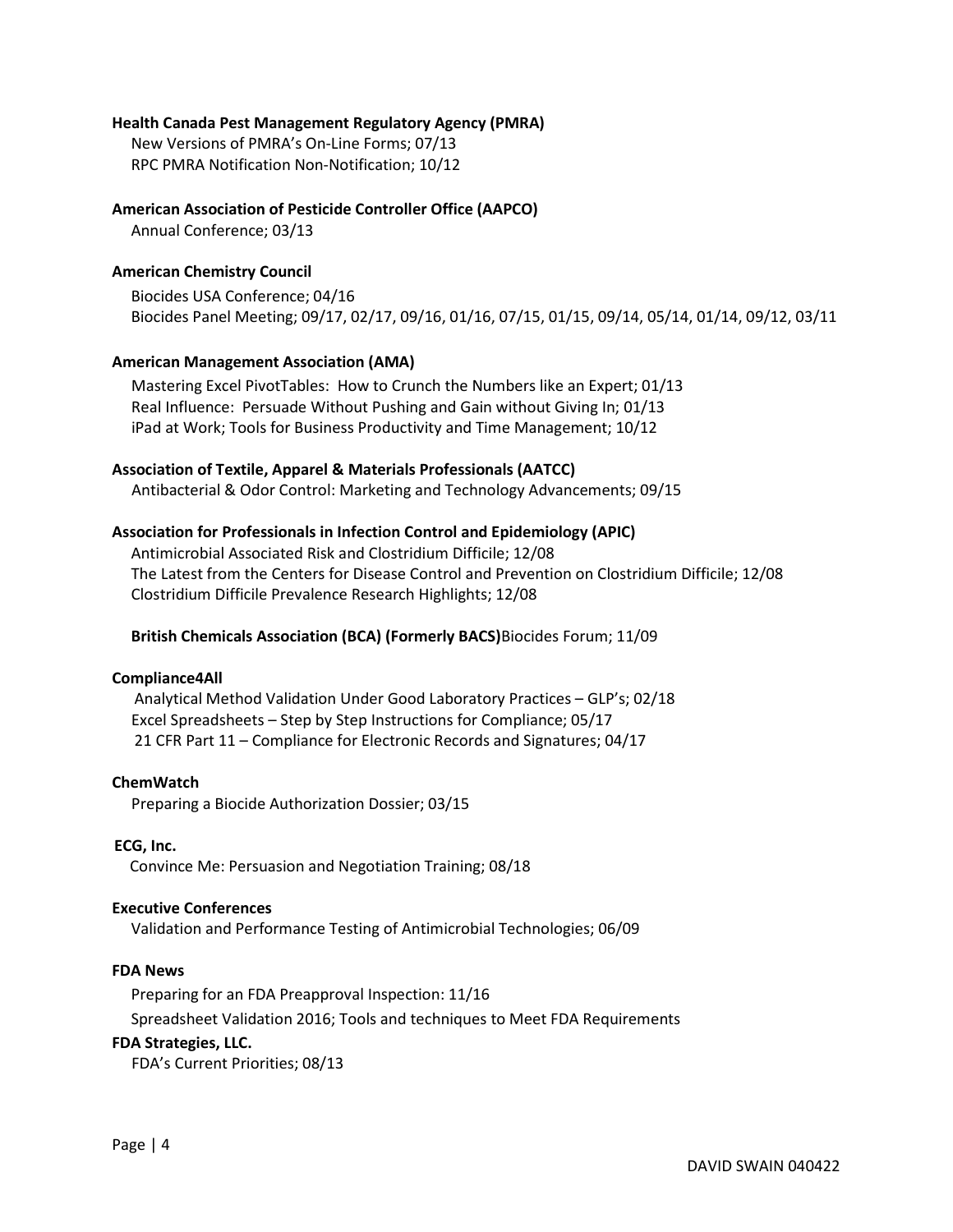#### FDC Services LLC

CGMP/QSR Training Program; 06/08

#### Gladieux Consulting

Powerful Presentation & Verbal Communication Skills; 05/09 What Your Words Say About You and Your Team: Business Writing; 04/09

#### Global Compliance Panel

Bullet Proof 510(k) - Latest FDA Proposed Changes to the Process; 02/13

#### Global Leadership Network

Global Leadership Summit; 08/20

#### Household & Commercial Products Association (HCPA)

 Prop 65: California's Right to Know Law: Complying With New Warning and Labeling Requirements: Are you Ready?; 10/16 Learn How to Satisfy Walmart Ingredient Communication Requirements; 09/14 NYDEC Workshop; 03/14 Pesticide Program Dialogue Committee 21<sup>st</sup> Century Toxicology/New Integrated Testing Strategies; Where Vision Meets Action: Practical Application of 21<sup>st</sup> Century Methods; Stakeholder Workshop; 07/13 CA Pesticide Registration Course; 03/13 CSPA Consumer Product Labeling Seminar; 09/11 CSPA-California DPR Label Meeting; 03/11 What Is a Misbranded Product? Webinar; 10/10 What Every Active Ingredient Supplier and Formulator Need to Know About Supplemental Distributor Agreements; 08/10 Understanding Pesticide Data Requirements and Compensation; 03/10 CSPA Air Quality Conference; 11/09 CSPA/ISSA Ninth Antimicrobial Workshop; 10/09 To amend or not to amend? Will someone please explain PRN 98-10 to me!; Webinar; 10/09 Mid-Year Meeting; 05/14, 05/13, 05/12, 05/11, 05/10, 05/09, 05/08, Year-End Meeting; 12/20; 12/10

#### Indiana University – Purdue University – Fort Wayne (IPFW)

Professionalism and Etiquette for Business; 10/17 The Building Blocks of Effective Messages; 08/17

#### Institute for In Vitro Sciences (IIVS)

An In Vitro Ocular Hazard Testing Strategy for EPA Registered Antimicrobial Cleaning Products; 11/12

#### The International Center

Understanding Japanese Business Culture; 02/13

## International Sanitary Supply Association (ISSA)

Green Cleaning Forum; 04/09 ISSA Legislative & Regulatory Forum; 04/09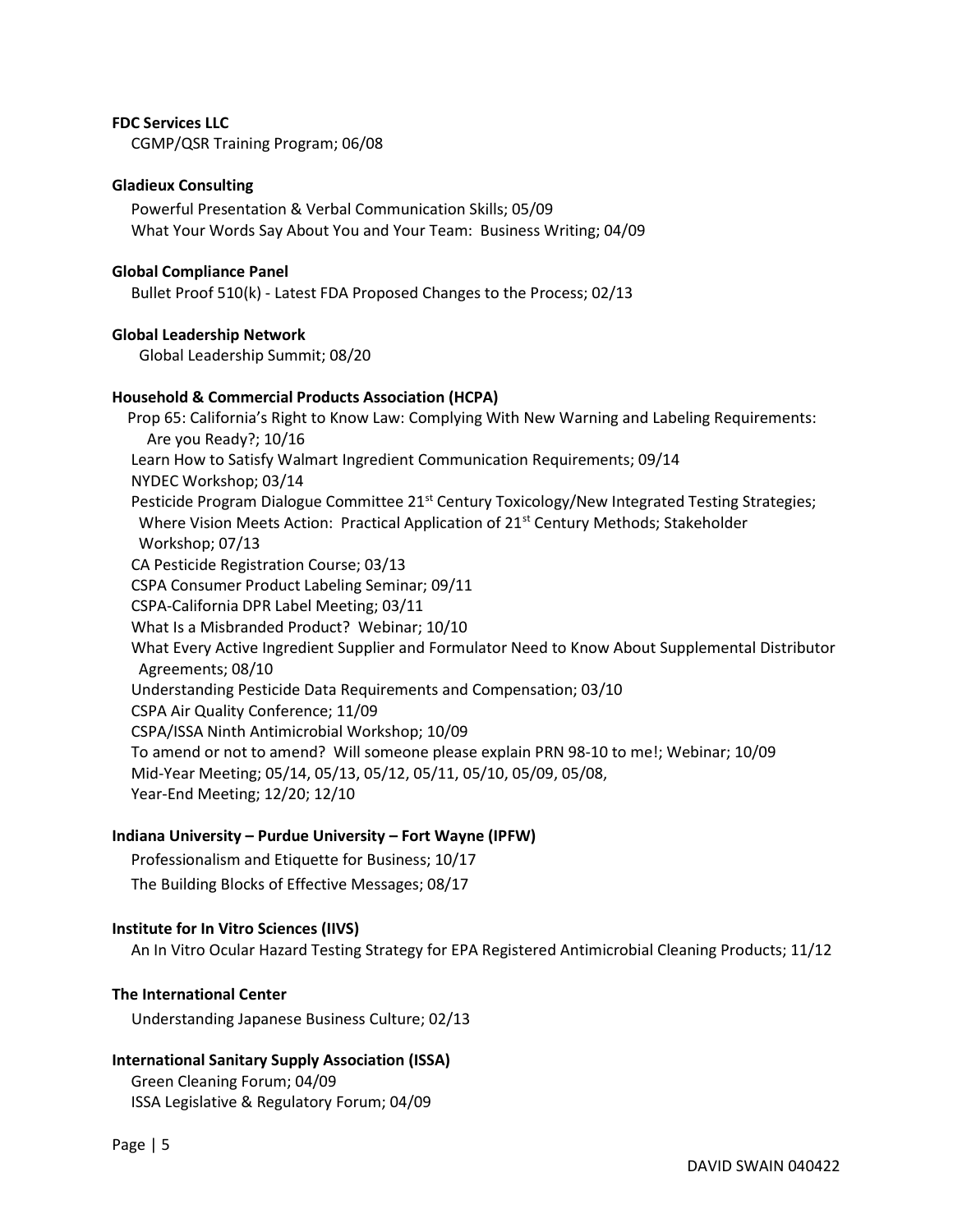#### Keller & Heckman

Seminar: "What U.S. Companies Need to Know: How to Manage the Regulatory Hurdles of TSCA, FIFRA & FDA"; 05/11

#### Lewis Way Leadership Development

 Communication and Public Speaking; 09/21 Diversity Training; 07/20

M4 Global Consulting LLC Mexican Chemical Regulation; 08/20

## The Microbiology Network

Topics in Pharmaceutical Microbiology; 08/10

#### National Pesticide Information Retrieval System (NPIRS)/Purdue University

ALSTAR Training; 09/10

#### National Training Seminars

8 Steps for Highly Effective Negotiation; Letting the Other Person Have Your Way; 04/15 How to Facilitate Meetings Effectively; 02/15 Business Writing Essentials: Make Your Point Clearly & Concisely; 02/15

#### NC State University

Good Laboratory Practices; 02/16

## Personal Care Products Council (PCPC)

Disruption and Personal Care Products – Science and Regulatory Developments; 07/10 Purified Water System Monitoring; 06/09 Dermal Sensitization Risk Assessment-The QRA; 02/09 Cleaning and Sanitization for the Manufacture of Personal Care Products; 11/08

#### Pharmaceutical Technology

The Impact of Harmonizing Microbial Testing; 12/08

## Regulatory Affairs Professionals Society (RAPS)

Raising the Regulatory voice – Persuasive Framing; 01/18 NHP Licensing in Canada: Moving Forward-Updates, Initiatives and Challenges; 10/09 Recall or Not to Recall; 02/09

## Scientific & Regulatory Consultants, Inc.

EPA 101 Part 2; 02/19 Exempt vs. Non-Exempt Treated Articles; 01/18 NSF Overview; 02/16 Telephone Etiquette; 02/16 NOA (Notice of Arrival); 06/15 Training - OECD bactericidal method and results of 2011-12 BEAD Collaborative; 10/12 6(a)(2) reporting guidelines; 09/12